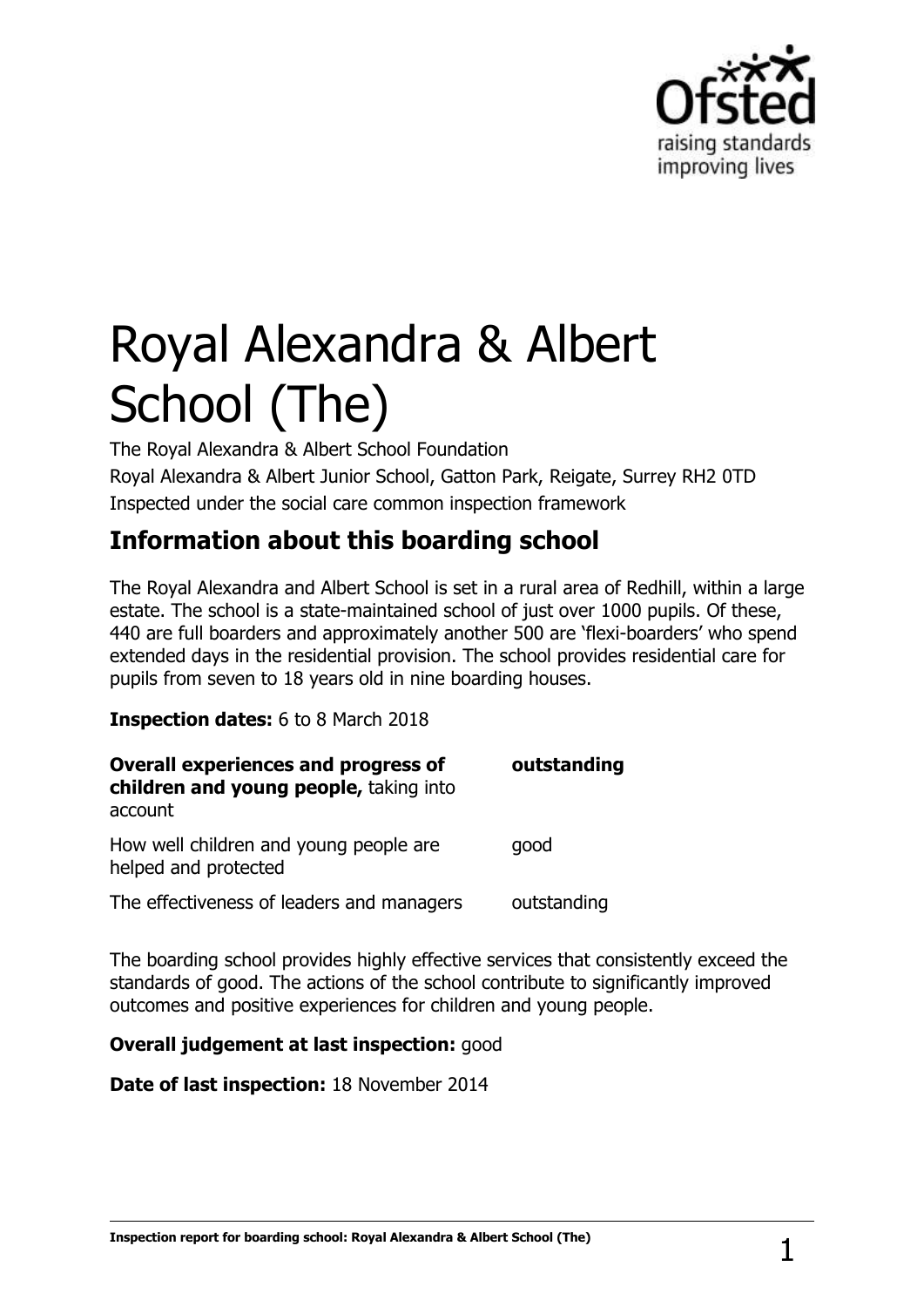

## **Key findings from this inspection**

This boarding school is outstanding because:

- The school provides a secure environment in which children and young people flourish, achieve academically, stretch their abilities and develop social skills.
- The school's extensive programme of recreational opportunities is characterised by the attitude of, 'if it is possible to provide what a pupil is interested in we will make it happen'. Thorough risk assessments ensure that all activities are delivered as safely as possible.
- The school uses highly effective strategies to promote positive behaviour.
- $\blacksquare$  Managers and staff are adept at identifying the strengths of pupils and harnessing these to the advantage of all boarders. This includes improvements to the environment suggested by school councils and the mentoring of younger pupils by their older peers.
- The process of induction into boarding lays a successful foundation for a very positive experience in boarding.
- Extensive support for pupils with histories of poor engagement with their learning, or experiences that have had a negative impact on their education, means that most progress far better following admission, some remarkably so.

The boarding school's areas for development:

- The school has not taken sufficient precautions to ensure the safety of staff or pupils were a fire to occur.
- $\blacksquare$  The complaints policy reads as though it applies only to issues raised by parents, even though it also covers complaints made by pupils and staff. On occasion, the response to concerns has not been as rigorous as possible, or has not been recorded.
- Risk assessments are sound, but are not always recorded or easily accessible to staff working with the boarders concerned.
- The great majority of boarders were not aware of the role of the independent listener, or confused her with other people.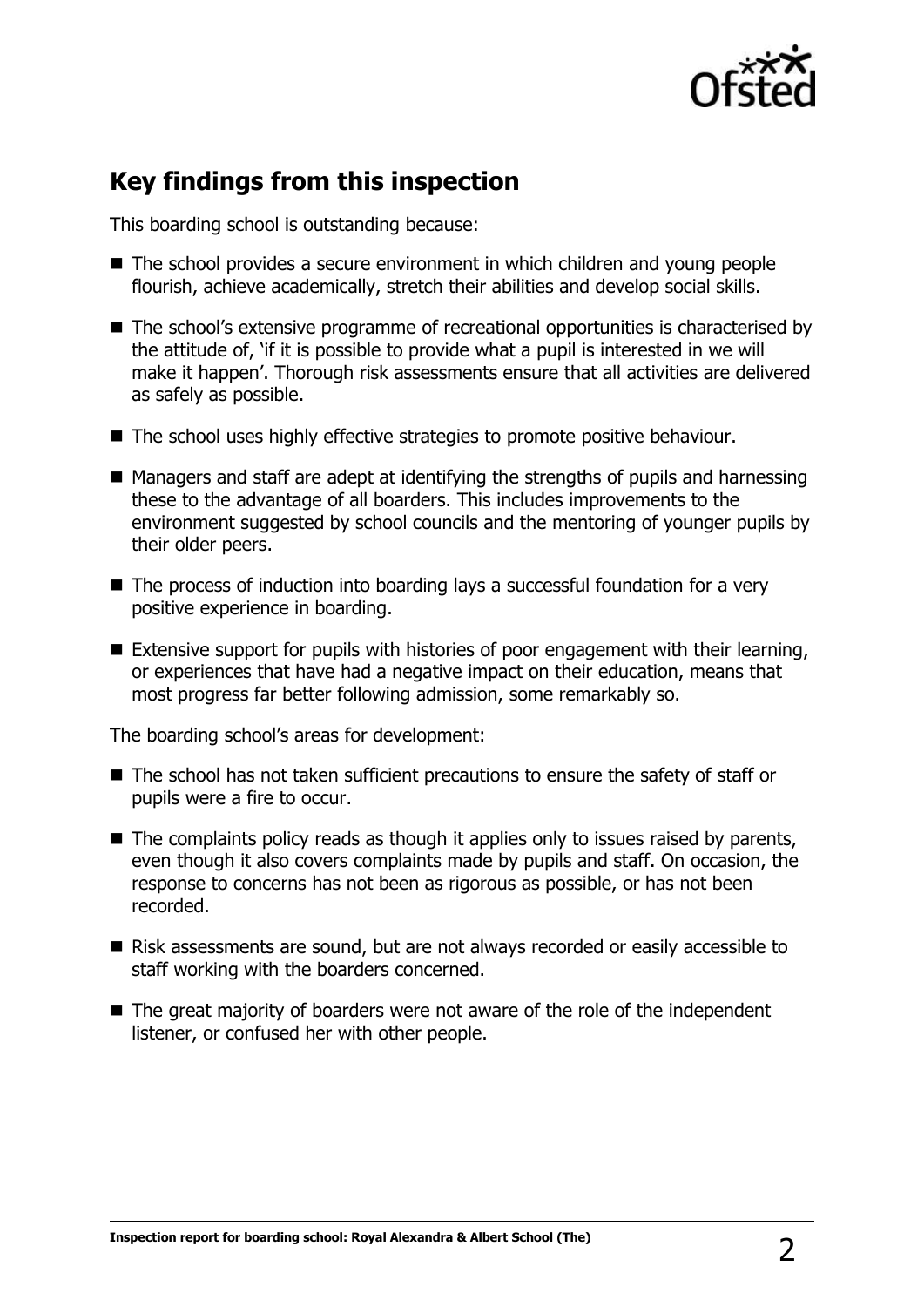

# **What does the boarding school need to do to improve?**

## **Compliance with the national minimum standards for boarding schools**

The school does not meet the following national minimum standards for boarding schools:

- The school complies with the Regulatory Reform (Fire Safety) Order 2005 (7.1). Specifically, to undertake remedial work recommended in fire risk assessments within reasonable timescales; to include the designated smoking area in risk assessments; and to ensure that routes to emergency exits from premises are kept clear at all times.
- The school has, and follows, an appropriate policy on recording and responding to complaints that is compliant with the relevant regulatory standards (18.1). Specifically, to ensure that it is clear the policy relates to complaints made by pupils and staff as well as parents; that complaints are rigorously investigated; and, where a complaint is made in writing, that a written record is made of the response.

### **Recommendations**

- Improve boarders' knowledge of the role of the independent listener and how she can be contacted.
- Ensure that assessments undertaken to reduce risks for boarders in the sleeping accommodation are recorded and retained in pupils' case files.
- Ensure that assessments undertaken to evaluate potential risks posed by a member of staff after an allegation has been made against them are recorded and retained in safeguarding files.

## **Inspection judgements**

#### **Overall experiences and progress of children and young people: outstanding**

The great majority of pupils spoken to by inspectors said that they thoroughly enjoy being in boarding. Many said that coming to the school was the best-made decision for them. Several commented on staff making the residential provision a 'home from home' or 'like a big family'. For some, this gives a degree of nurturing that they do not experience elsewhere.

Spending time with friends and taking part in a range of experiences not otherwise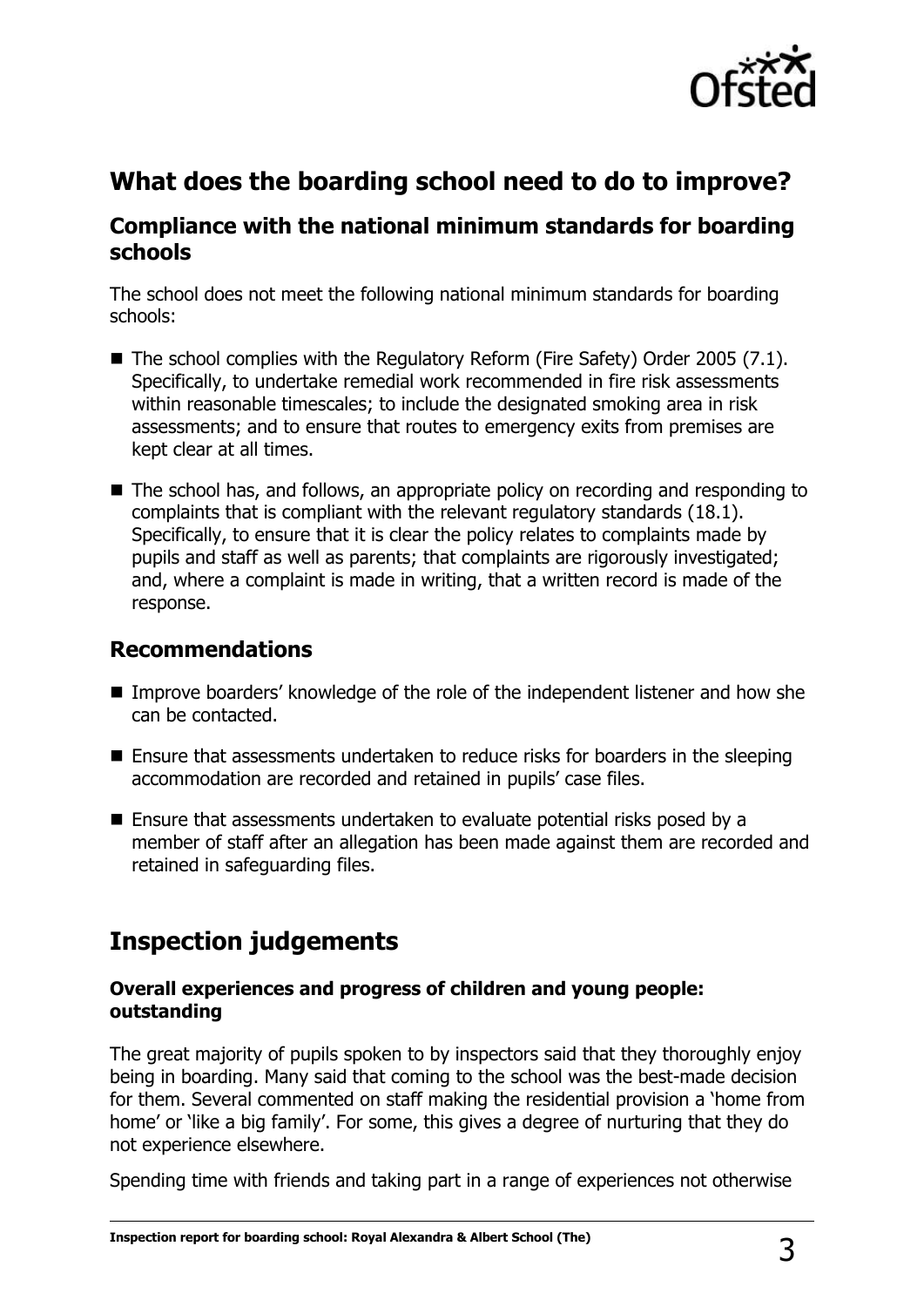

available to them is highly valued by boarders. A few said that there was not enough to do, but the majority thought very differently. One commented: 'If you are bored, it is because you are not making the most of what is on offer.' The school has a wide range of safe outdoor and indoor areas, which ensure that the pupils have a choice of leisure facilities whatever the weather.

Parents value their children's increasing independence and growing maturity; this is fostered by the school. Many pupils who struggled to manage routines such as getting ready for school or doing homework fare much better when they start boarding. The structure of the day 'takes away the battle', as a family member commented. One pupil said: 'I would not be where I am now if it were not for this school – I'd still be messing around on my console instead of getting down to work and making something of my life.'

Staff encourage positive behaviour through awards for individual pupils or for chore groups that are the best at doing their jobs. One boarder commented on how the introduction of an award had lifted the standard of behaviour of everyone in his houses: 'Boys used to do their best to get the award, but now that standard is what everyone normally expects.' This is an area of significant achievement.

A programme of refurbishment is underway and those boarders who live in houses that have been completed are happy with their accommodation; others see the improvements made elsewhere and are dissatisfied. In some of the houses that have not yet been refurbished, the shower blocks have ongoing problems. Some furniture, particularly in bedrooms, has not been replaced for many years and, while still functional, it looks worn. Maintenance staff generally make swift repairs in the houses, but there are accounts of other matters, like the flooding of paths, taking far longer to get funding approval.

A wide range of ethnic backgrounds is represented among the pupils; this is not reflected among the staff or the senior management team. Nevertheless, the school celebrates the richness of different cultures, including a production by sixth-formers for Black History Month and cultural days that allow pupils to try food from different countries. The show and the meals were very popular.

One boarder spoke of being able to fast during Eid, explaining the benefits in terms of breaking down barriers for others. 'They might say, "there's Hamad [not his actual name], he's fasting so he's a Muslim – but I like Hamad!"' This illustrates the spirit engendered: that minority groups do not just require particular consideration, but have a positive influence on life in the school.

Weekly house meetings provide opportunities for pupils to contribute to the boarding provisions. Numerous councils provide them with further avenues through which they can effect change across the school. These are promoted and well supported by staff.

Food in the dining hall provides plenty of variety in meals, with choices of hot and cold food, including vegetarian, vegan and halal options. Nevertheless, food generated the most criticism from pupils, with them wanting to have bacon served more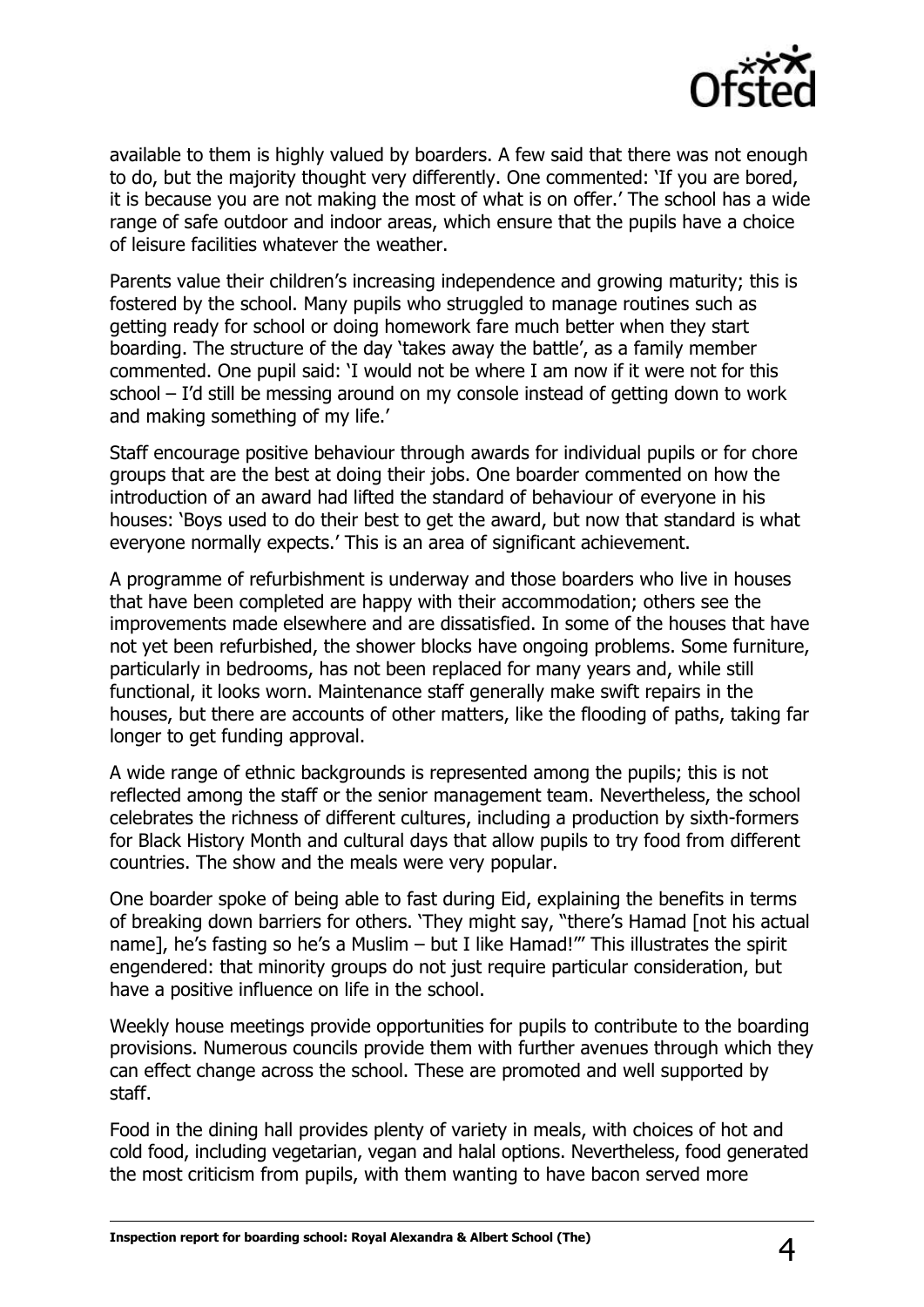

frequently and wanting sugar to put on cereals at breakfast the most common requests. Managers have been unable to convey that the standards they adhere to preclude their compliance with such requests.

New boarders are assigned 'buddies' to support their admissions and there is an excellent induction pack for them that is written in a friendly but clear way. They also have a peer listener, usually an older boarder, to support them further. As a result, pupils feel informed and welcomed, and have found making friends easy.

Despite the large numbers of pupils who board, staff manage to find time to give pupils excellent individual support where needed. Pupils were able to name staff who they would go to if they had worries and they said that they felt confident about raising complaints without retribution. They also thought that staff were sensitive to how they are feeling. One said: 'They will flag up if they think you are not safe and come and talk to you.'

Although a few pupils who responded to Ofsted's survey said they had experienced bullying, inspectors found that the school had an exemplary record of dealing with incidents. Boarders said: 'Staff put a stop to it straightaway when they see it or hear about it'; and, 'There's no joking around about it, staff deal with it seriously.'

Some pupils have experience of possessions going missing and believe other children or young people have taken them. CCTV in strategic areas has reduced the problem considerably and boarders are provided with lockers, a house bank for money and passports, and lockable wardrobes, these provisions are not always used. Not all of the youngest children are given keys because those who are issued with one often lose them. Indeed, staff find that many 'stolen' items have actually only been mislaid. The older and more responsible the pupils become, the less this is an issue.

Boarders are able to contact their families and friends using personal mobile phones, or one of the 'Skype rooms' that are in each house. As a result, they are able to maintain frequent communication with key figures in their lives.

Many pupils that the inspectors met had exceptional qualities: resilience, ambition, empathy, a desire to make the most of their opportunities and personal confidence. There is strong evidence that the school has engendered these qualities, and that the pupils' potential has accelerated because of their experience of boarding. Managers and staff have been remarkably successful in improving the life experience of children and young people, and in expanding their future life chances.

#### **How well children and young people are helped and protected: good**

Managers and staff identify and evaluate risks well, leading to effective action that helps pupils to remain safe. These include the decisions made about who boarders should share dormitories with, which take into account health issues and previous behaviour, as well as individual preferences. These risk assessments are sometimes included in the minutes of meetings or in communication records, but are not collated so that it is possible to easily identify the rationale behind the decision, or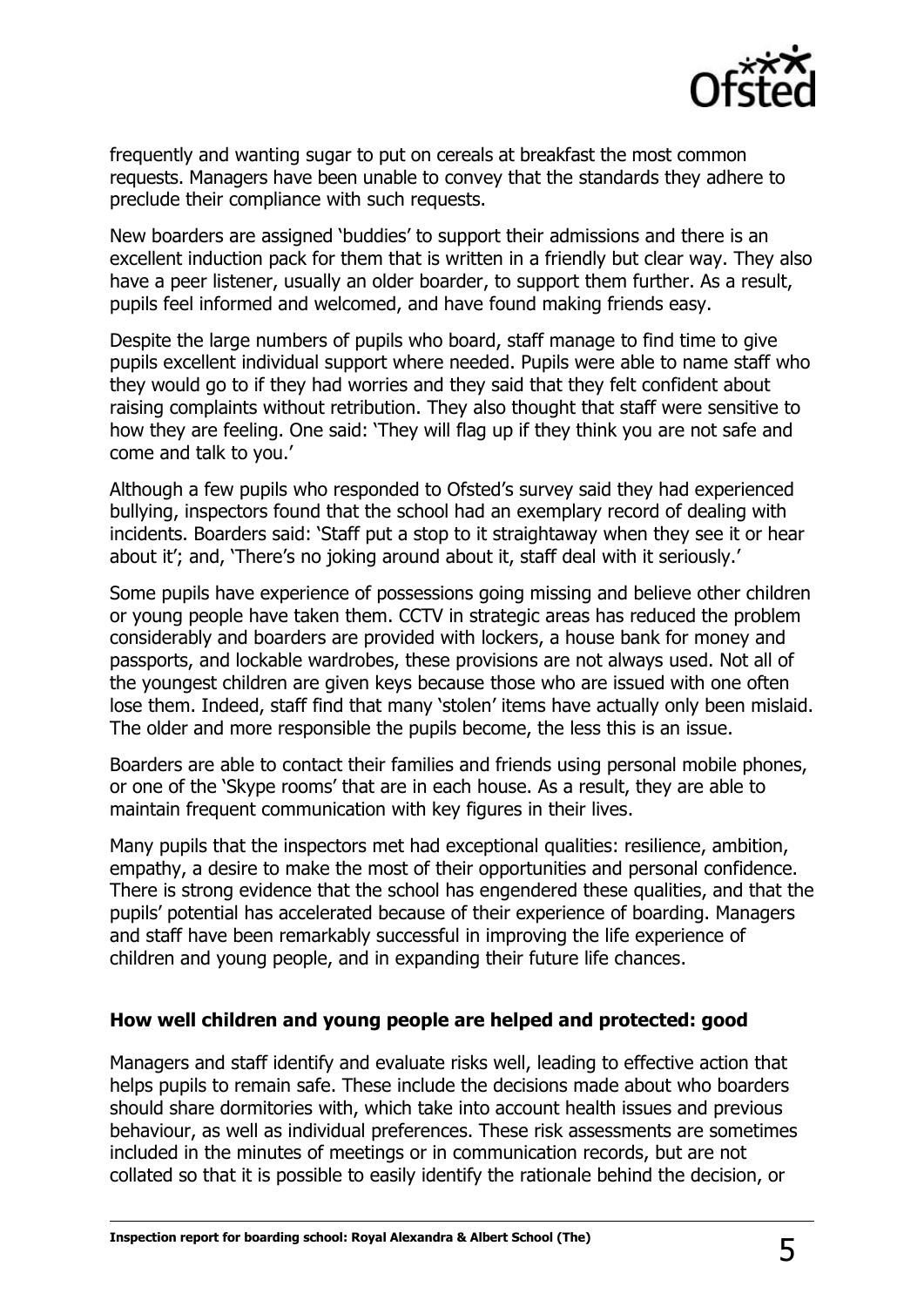

the development of thinking over time.

It is rare for boarders to make allegations, but on an occasion when a young person accused a staff member of hurting him during a restraint, senior managers assessed that it was safe for the adult to remain on duty. This risk assessment was not recorded in writing, which could leave the school open to criticism later if those involved were unavailable or not able to recall their rationale easily. However, a manager drew up an assessment during the inspection that demonstrated the decision was justified.

Assessments that are formulated to consider risks associated with vulnerable pupils are thorough documents, taking into consideration strengths as well as concerns and the actions taken. As a result of these assessments, coherent plans for improving students' well-being are put in place across the school by the staff.

The school provides 250 activities each week, ranging from the headmaster's boardgames club to scuba diving. Sports that have inherent dangers are subject to additional consents, rigorous risk assessments and safety measures that often go above minimum requirements. These include monitoring of the qualifications of instructors, pupil-to-staff ratios and the availability of safety equipment. The process and the rigorous attention to detail are exemplary.

In addition, dynamic risk assessments are of the highest order, illustrated by one that took account of changing circumstances on an overseas trip during very cold weather. The staff member in charge spoke about taking decisions, including spending additional money in order to ensure pupils' safety, confident that senior managers would not question this later. Such confidence allows staff to make the best decisions to optimise safety.

Pupils take free time in the local area in small groups. Staff are on duty in the vicinity to offer support should it be required. When intelligence suggests that particular areas are 'hot spots' for drug or other criminal activity, managers put bans in place. These measures mean that pupils can access the local community safely.

Managers and staff are vigilant for potential drug use among pupils, and take appropriate action to educate, monitor through drug testing and, rarely, exclude if necessary.

Regular training and discussions underpin a strong safeguarding culture. The safeguarding team is familiar to the staff and pupils and the policies are well known and consistently implemented. The staff who spoke with inspectors were aware of the action they should take if they have concerns about a manager, although the policy lacks clarity about the process to follow if the designated safeguarding lead is implicated.

The process that is normally activated following a complaint is robust with, depending on the stage reached, the headmaster assigning a member of the senior management team to investigate and the headmaster providing oversight and reporting back to the complainant. Records have not always been clear about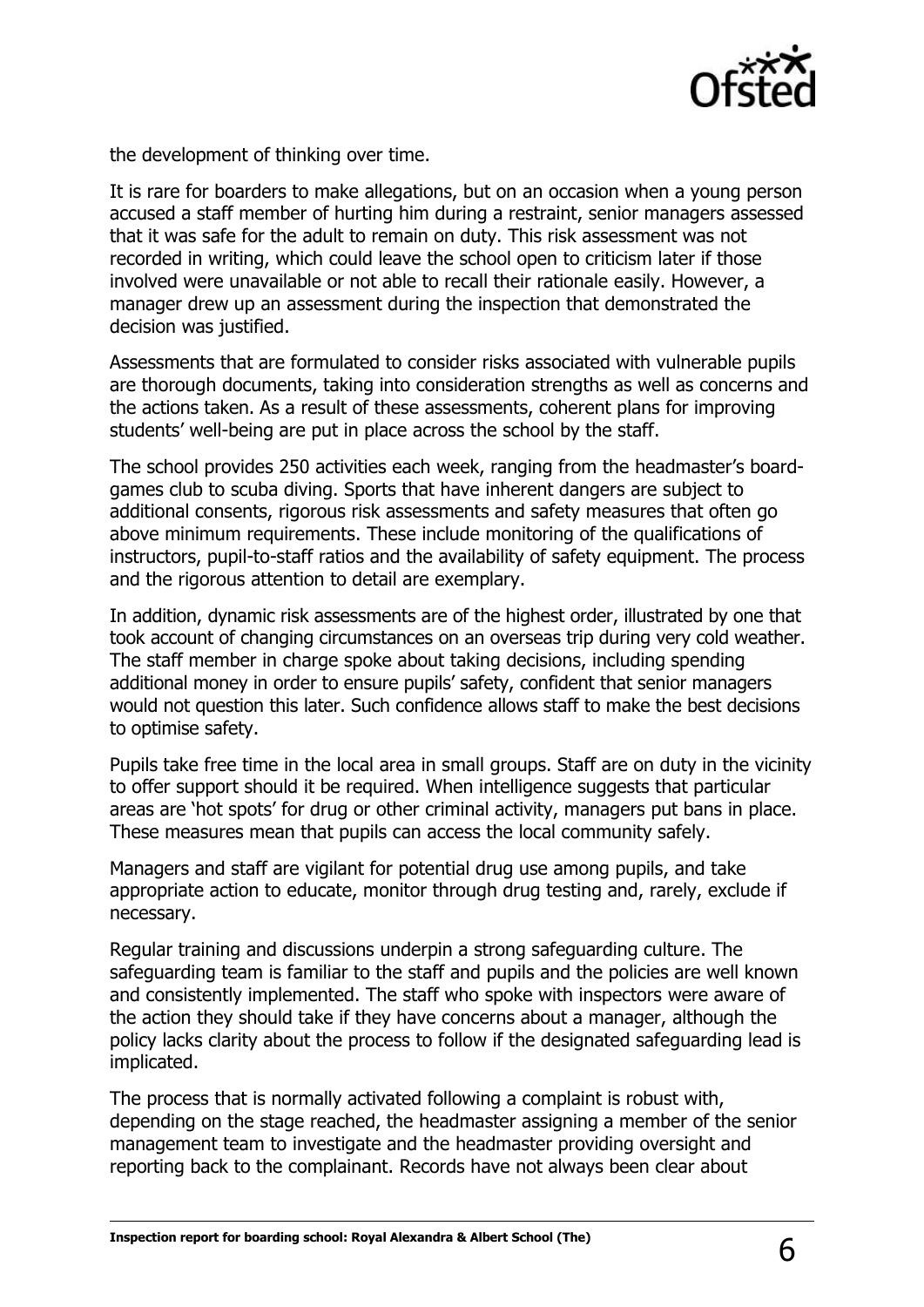

whether the complainant was satisfied with the response. The letter informing them of the outcome does not explain what to do if they remain dissatisfied.

On two occasions, responses fell short of expectations. One of these occurred when an email to 'register a complaint' was responded to as an informal concern once the instigator had been spoken to. No record was made of the rationale for this, or of the response to it. The other was regarding a complaint that was brought to the attention of the board of governors, but not thoroughly pursued. It was initially said that the individual concerned was trusted, and that his word on the matter was sufficient; circumstantial, but not conclusive, evidence was also cited. An inspector was able to satisfy himself that the complaint was groundless on the production of written evidence not hitherto requested.

Safer recruitment protocols are followed that meet the requirements of 'keeping children safe in education', including taking up references and making sure that full employment histories are obtained. Where those who make employment decisions know candidates, the headmaster has put counterbalances in place, such as an independent person observing the selection process. This helps to prevent the appointment of unsuitable people.

The deputy headteacher for pastoral and boarding sends safeguarding update newsletters to parents to disseminate information, particularly about online safety. This promotes vigilance at home, extending the influence of the school to keep pupils safe.

Health and safety procedures are generally satisfactory, but recommendations for remedial work following fire risk assessments have not all been completed within specified timescales, and indeed were not scheduled at the time of the inspection. In addition, the assessment stated that there was no designated smoking area on the premises; there is such an area and inspectors noted hazards such as there being no facility for safe disposal of cigarette butts and damage to the covers of seating. In one house, a bicycle had been left in a corridor which was a route to a fire exit. In the event of a fire, these factors could have increased the risks to staff and pupils.

#### **The effectiveness of leaders and managers: outstanding**

The headmaster and the deputy head of pastoral and boarding have created a strong culture of striving for the best outcomes for pupils and high standards for the boarding provision. They demonstrate a desire to examine practice and identify how they can make improvements, even if current standards are good. Methods of achieving this include the links made with other boarding schools and local educational establishments to share good practice, and to invite other professionals to evaluate their provision.

The school has several ways for boarders to be able to raise their views, opinions and concerns, from a box to place anonymous reports of bullying in, to representation on the school council. The school has given the latter greater prominence since the last inspection, with the link member of staff now one of the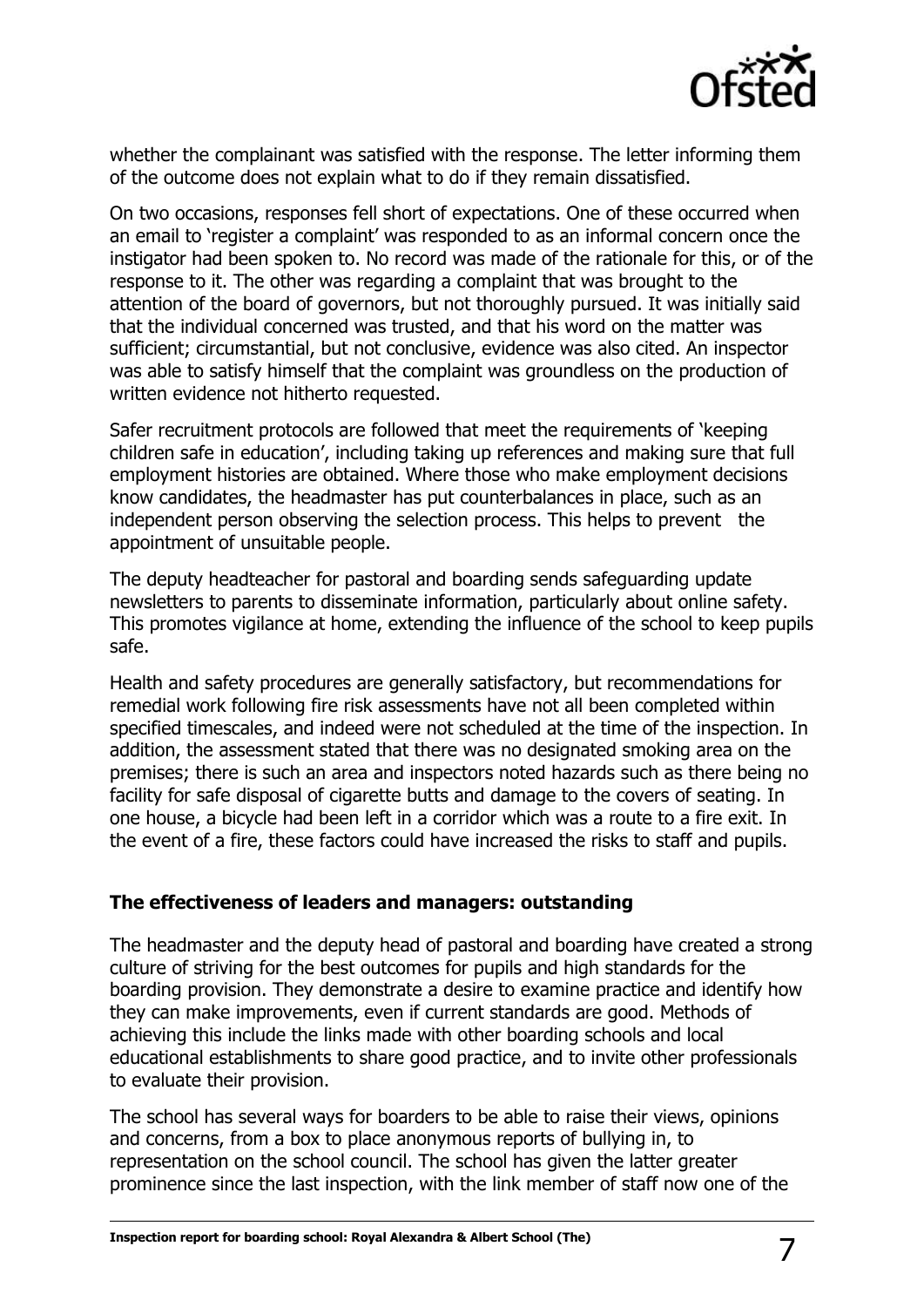

senior management team. Members of the council say that staff take up their ideas unless there is a good reason not to, which they always explain. Some suggestions are implemented quickly, but if they take longer staff will update council members by email. An example pupils gave was the problem of waterlogged ground near one of the houses, for which a temporary measure and then a permanent solution were put in place. This improves the experience of boarders and gives those on the council a means of having a direct impact on their environment and a sense of personal efficacy.

Leaders and managers frequently find creative ways to develop services and they commit resources to implementing these improvements. For example, plans are being finalised for boarders to make 'Dragons' Den' style bids for a pot of £1,000 to be spent on projects they believe would improve boarding. This is a tangible way for pupils to see the school investing in their ideas; it also provides an experience of presenting proposals and engages boarders who may not otherwise participate in more formal processes.

Managers and staff appoint older pupils as peer listeners and mentors, and have enabled two young people to run a polo club. Those given such roles demonstrate commendable maturity; this benefits them as well as those pupils they help.

Black pupils have assisted in the education and care of younger peers. They have, for example, explained appropriate and inappropriate language regarding race, including to pupils whose understanding may be limited as their first language is not English. Another example is the introduction of workshops on skin and hair care and requests that older pupils participate in order to pass on their knowledge and experience. This contributes significantly to children and young people valuing their own identities and those of others. One boarder who has been asked to help with future workshops said: 'In my last school I couldn't really be myself; here you feel like you can. It is more diverse, lots of different people, and I feel more comfortable.' Other young people made similar comments about feeling valued and included because of actions taken by the school, such as the introduction of unisex toilets across the site. This is an especially admirable outcome.

A recent development has been the appointment of a 'lead for disadvantaged students', whose role is to enhance the academic achievement and well-being of pupils regarded as needing additional help. This includes close contact with boarders who, for example, are looked after by a local authority, to ensure that individual learning plans or actions from statutory reviews are implemented, and to facilitate the integration of provisions for these pupils across education and boarding.

The placement of one such young person was said to be 'incredibly successful' by a professional, who described him as 'interacting with others in a very different way' compared to before his placement, and 'clearly thriving'.

Managers have increased counselling provision for pupils and an analysis of the services has shown that this has benefited some pupils significantly, enabling them to manage social situations, their education and concerns about family life more confidently.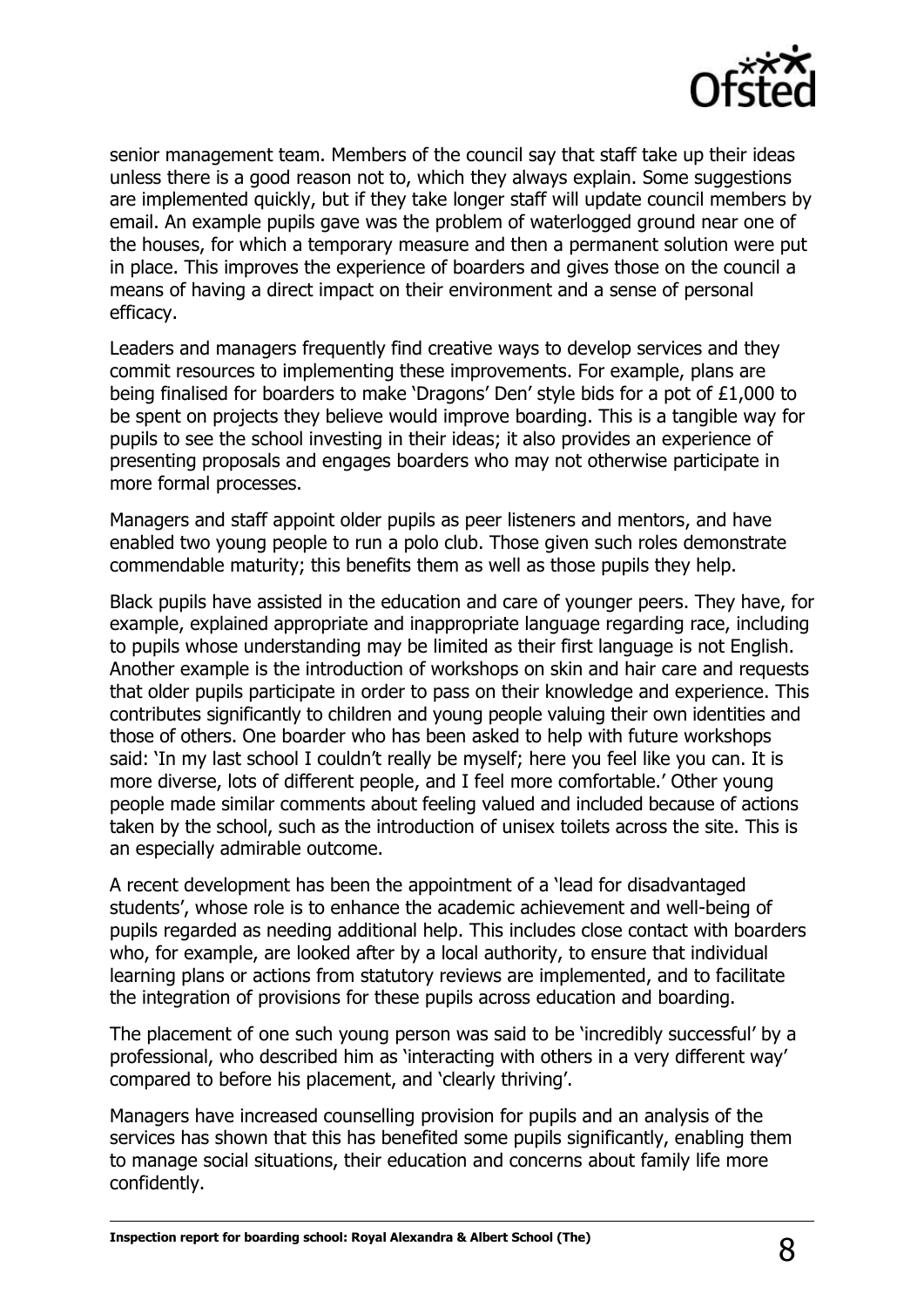

In order to provide rounded care for boarders, managers and staff liaise well with other agencies. These include social workers, charitable foundations, providers of outward-bound activities and headteachers of virtual schools. When necessary, staff have pursued issues with other professionals on behalf of pupils, such as the convening of important meetings. In this way, children and young people benefit from cohesive services and timely interventions that meet specific needs and enhance their experiences.

Considerable effort and resources in terms of staff time and sometimes finances are in place to assist the few pupils who have been assessed as no longer suitable for boarding. This includes finding alternative placements or providing daily transport to enable pupils to continue their education in the school. There is an ethos that an interest in, and promotion of, a pupil's welfare does not end if they have to move elsewhere.

## **Information about this inspection**

Inspectors have looked closely at the experiences and progress of children and young people. Inspectors considered the quality of work and the differences made to the lives of children and young people. They watched how professional staff work with children and young people and each other and discussed the effectiveness of help and care provided. Wherever possible, they talked to children and young people and their families. In addition, the inspectors have tried to understand what the school knows about how well it is performing, how well it is doing and what difference it is making for the children and young people whom it is trying to help, protect and look after.

Using the 'Social care common inspection framework', this inspection was carried out under the Children Act 1989 to assess the effectiveness of the service, how it meets the core functions of the service as set out in legislation, and to consider how well it complies with the national minimum standards.

## **Boarding school details**

**Social care unique reference number:** SC013933

**Headmaster/teacher in charge:** Mark Dixon

**Type of school:** Boarding school

**Telephone number:** 01737 649 000

**Email address:** headmaster@gatton-park.org.uk

## **Inspectors**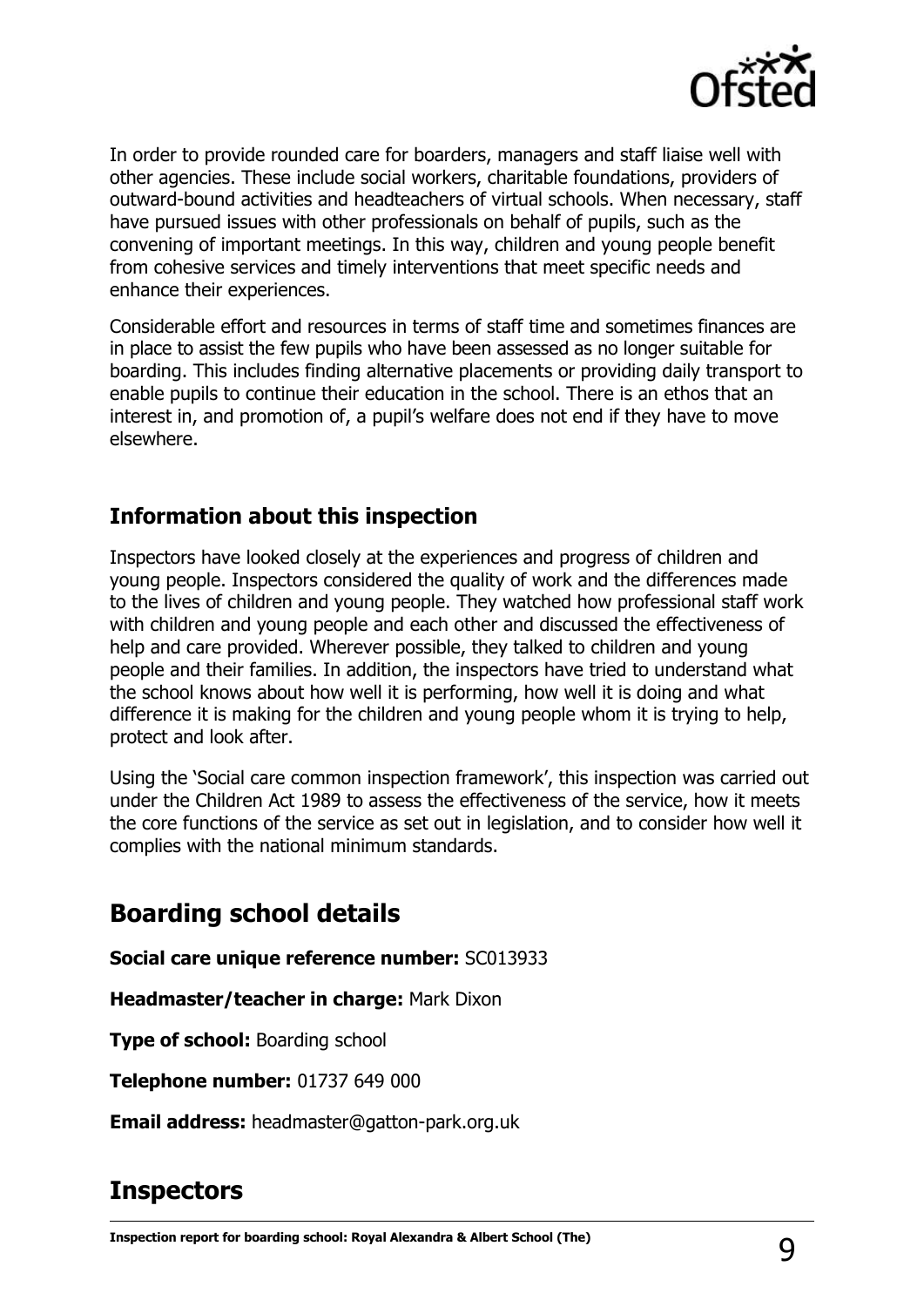

Chris Peel: social care inspector Sarah Olliver: social care inspector Suzy Lemmy: social care inspector